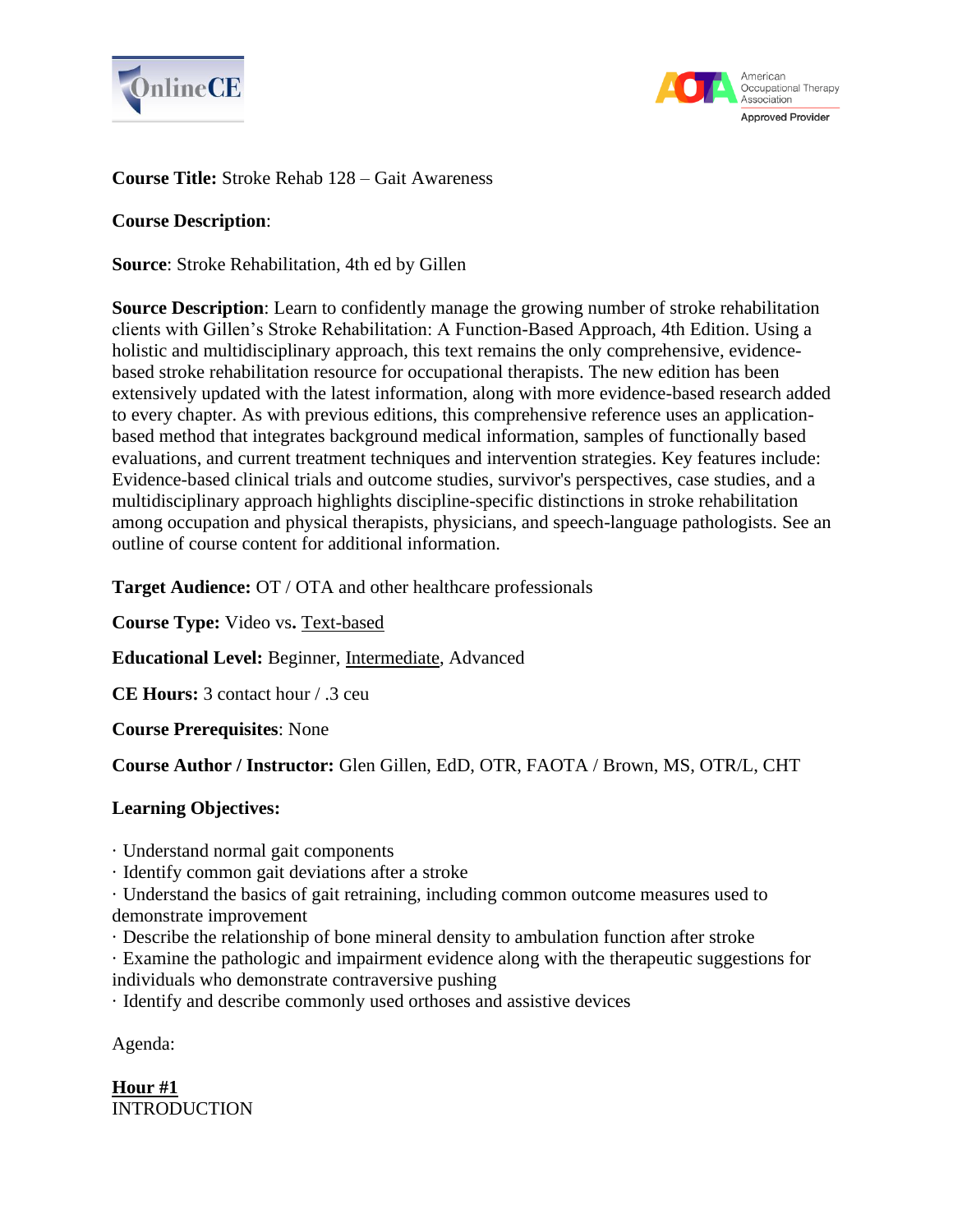TERMINOLOGY RELIABLE GAIT PARAMETERS

### **Hour #2**

CAUSES OF GAIT DEVIATIONS **OSTEOPOROSIS** TREATMENT INTERVENTIONS OTHER ABNORMAL GAIT PATTERNS ASSISTIVE DEVICES

**Hour #3** GAIT PATTERNS GUARDING TECHNIQUES CASE STUDY SUMMARY

### **Course Completion Requirements:**

A passing score of 100% is required for course completion. You will have as many attempts as needed until your passing score of 100% is achieved. Upon successful completion of course and completing a satisfaction survey, you will receive your certificate of completion.

### **Additional Course Information**

**Course Registration:** Register for Free at [www.OnlineCE.com.](http://www.onlinece.com/) Once registered, you can begin to purchase courses. Contact [info@onlinece.com](mailto:info@onlinece.com) for special needs requests and assistance.

**Refund Policy:** There will be no refunds for courses taken at OnlineCE.com or monies deposited into My CE Bank. Any money on account will be used for taking future courses. If you start a course in error, or if you are dissatisfied with a course, please contact us in the first part of the course and we will void the course and you can select a replacement course.

**Cancellation Policy:** Only available courses are offered online and on-demand and available for purchase. No registration fees are collected for courses that are not provided on-demand. Due to the online and on demand format, courses are not cancelled.

**Course Date and Location:** This is an independent course that is available 24/7 on-demand at [www.OnlineCE.com.](http://www.onlinece.com/)

**Required Materials and Equipment:** Courses offered on OnlineCE.com can be accessed on any type of computer or device. No special software is required but we do recommend the use of the Chrome Browser (recommended, not required). All course materials are contained within the courses and no prerequisites are required.